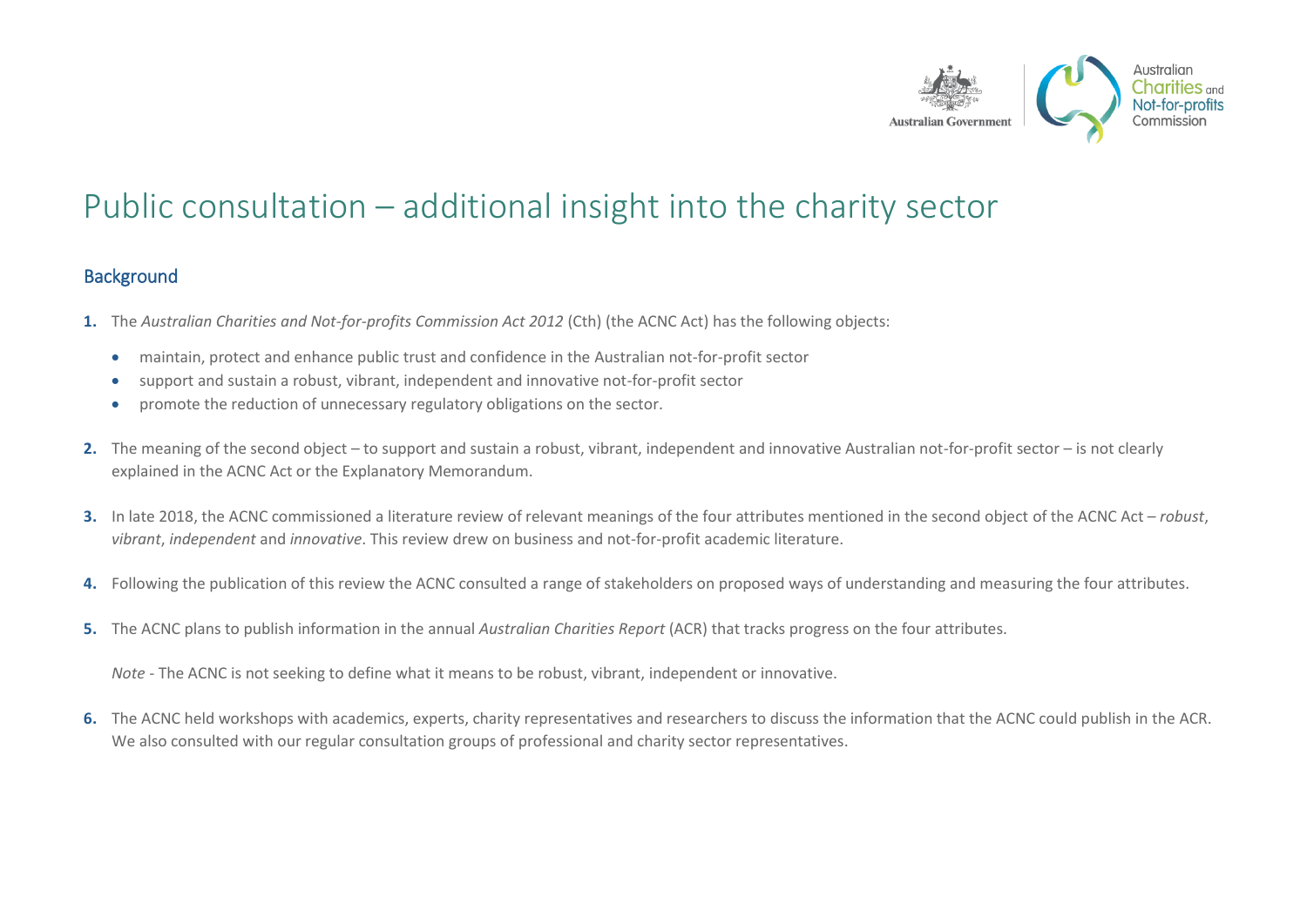### Additional information that the ACNC proposes to publish

- **7.** Following these consultations, the ACNC is now seeking feedback from the sector on additional information that the ACNC intends to publish as part of the ACR.
- **8.** The additional information:
	- will be progressively introduced from the *Australian Charities Report 2018*, and
	- will supplement and, in some cases, provide additional details to information currently published in the ACR.
- **9.** The ACNC will publish the information collected on an aggregate basis, not at the individual charity level. This will ensure that individual charities cannot be identified. Much of the information will be published according to charity subtype (refer to Appendix A) and charity size (refer to Appendix B), which will provide insights into trends within the charity sector.
- 10. Some of the information is financial in nature. This is intended to provide helpful insight into the financial sustainability and stability of charities. It is important to consider the unique circumstances of the charity sector when considering any financial information.
- **11.** All the proposed ways for understanding the four attributes rely on information already collected by the ACNC. This will not require charities to provide additional information in the Annual Information Statement (AIS).

### Providing feedback

**12.** The ACNC welcomes any feedback on the additional information that the ACNC proposes to publish. Please provide any feedback in writing to [research@acnc.gov.au](mailto:research@acnc.gov.au) by **19 July 2019**.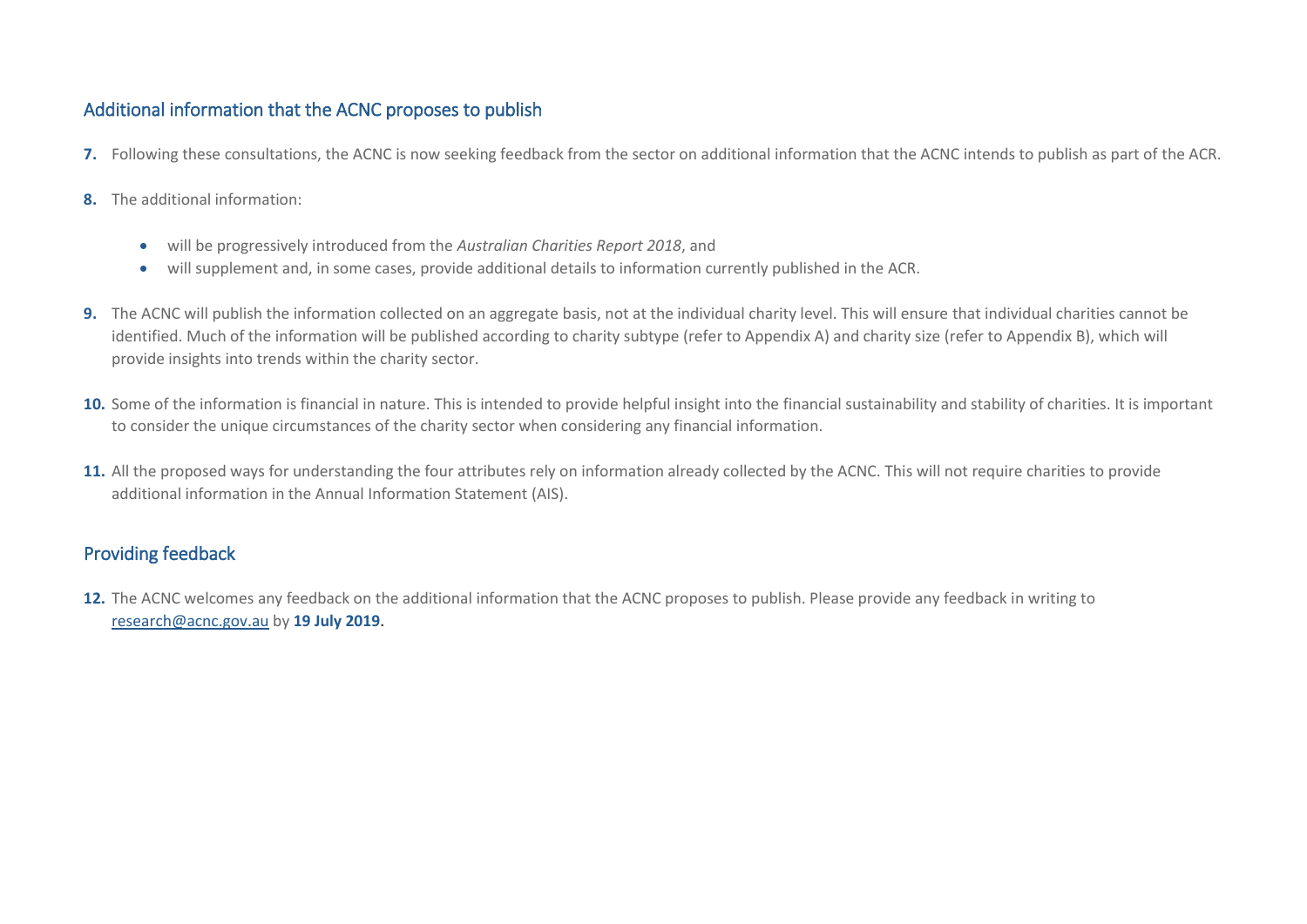| <b>Number</b>  | <b>Summary</b>                                                                           | <b>Description</b>                                                                                                                                                                                                                                                                                                | <b>What additional insights</b><br>will this information<br>provide?                    | <b>Additional</b><br>analysis by<br>size? | <b>Additional</b><br>analysis by<br>subtype? |
|----------------|------------------------------------------------------------------------------------------|-------------------------------------------------------------------------------------------------------------------------------------------------------------------------------------------------------------------------------------------------------------------------------------------------------------------|-----------------------------------------------------------------------------------------|-------------------------------------------|----------------------------------------------|
| $\mathbf{1}$   | <b>Average percentage</b><br>breakdown of each<br>relevant revenue<br>element of the AIS | The ACNC will publish how much each of the following elements<br>contribute to the total revenue as a percentage:<br>revenue from government (including grants)<br>$\bullet$<br>revenue from donations and bequests<br>revenue from investments<br>revenue from goods and services<br>other revenue.<br>$\bullet$ | Do charities rely on<br>specific revenue<br>streams?                                    | Yes                                       | Yes                                          |
| $\overline{2}$ | Average net income<br>ratio                                                              | The ACNC will publish the ratio of net income to total income.<br>This information was published in the 2016 Australian Charities<br>Report.                                                                                                                                                                      | Do charities make a<br>surplus or deficit?                                              | Yes                                       | Yes                                          |
| 3              | <b>Average asset ratio</b>                                                               | The ACNC will publish the ratio of total assets to total liabilities.<br>This information was published in the 2016 Australian Charities<br>Report.                                                                                                                                                               | Are charities'<br>assets worth significantly<br>more or less than their<br>liabilities? | Yes                                       | Yes                                          |
| 4              | Average asset<br>holdings                                                                | The ACNC currently publishes the total assets for all charities.<br>From the 2018 Australian Charities Report, this will be broken<br>down further by charity subtype and size.                                                                                                                                   | What level of assets is<br>held in the charity<br>sector?                               | Yes                                       | Yes                                          |
| 5              | Change in the number<br>of registered charities                                          | The ACNC will track the number of newly registered charities<br>each year against the total number of charities that have their<br>registration revoked in the same year.                                                                                                                                         | Is the number of<br>registered charities<br>growing?                                    | N/A                                       | N/A                                          |

## Additional information that the ACNC intends to publish from the *Australian Charities Report 2018*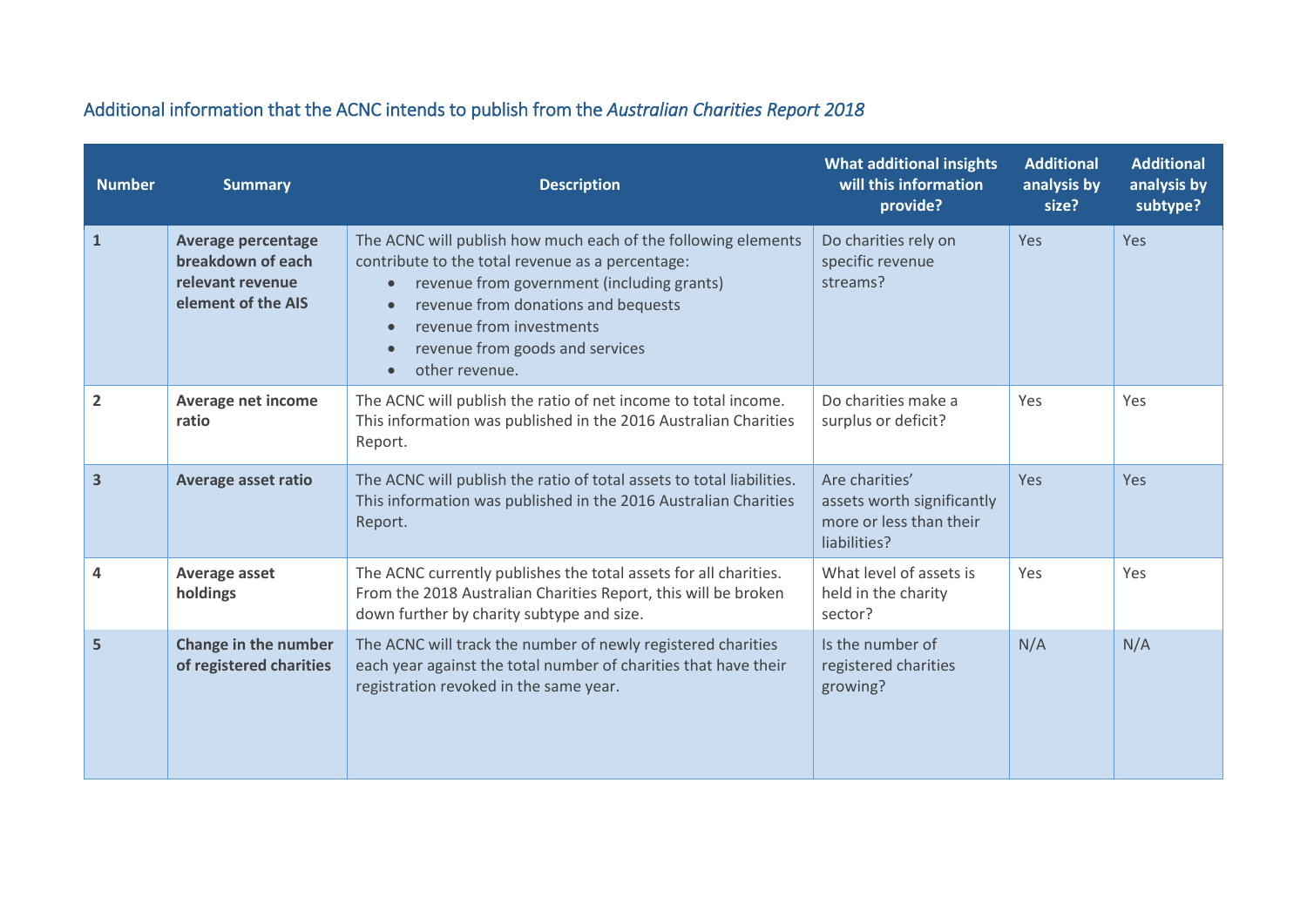| 6 | Percentage of<br>charities that are<br>'highly regulated' | The ACNC will publish the percentage of charities that have<br>significant obligations to another government regulator. The<br>initial list will include charities that report to:<br>a state or territory incorporated associations regulator<br>the Australian Taxation Office (charitable ancillary<br>funds)<br>the Office of the Registrar of Indigenous corporations<br>the Commonwealth Department of Health<br>the Commonwealth Department of Education | What proportion of<br>charities have significant<br>reporting requirements<br>to another government<br>regulator? | No         | <b>No</b> |
|---|-----------------------------------------------------------|-----------------------------------------------------------------------------------------------------------------------------------------------------------------------------------------------------------------------------------------------------------------------------------------------------------------------------------------------------------------------------------------------------------------------------------------------------------------|-------------------------------------------------------------------------------------------------------------------|------------|-----------|
|   | Percentage of<br>charities with an<br>online presence     | The ACNC will publish the number of charities that have<br>provided an electronic presence (for example, a website,<br>Facebook page or other online presence) as at 30 June each<br>year.                                                                                                                                                                                                                                                                      | Are more charities<br>creating an online<br>presence?                                                             | <b>Yes</b> | Yes       |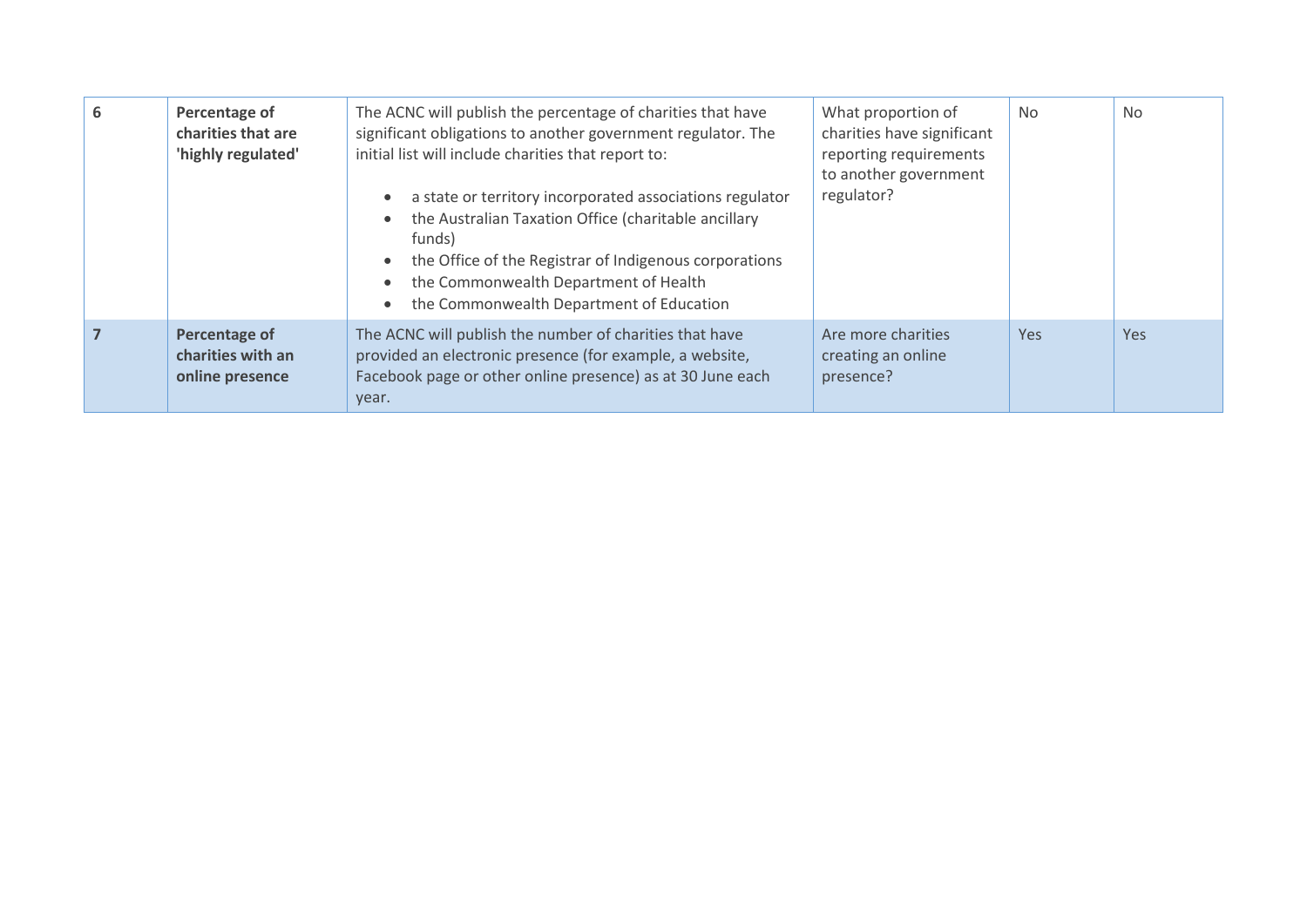| <b>Number</b> | <b>Summary</b>                                                                           | <b>Description</b>                                                                                                                                                                                                                                                                                   | <b>What additional insights will</b><br>this information provide?                                                                                                                                        | <b>Additional</b><br>analysis by<br>size? | <b>Additional</b><br>analysis by<br>subtype? |
|---------------|------------------------------------------------------------------------------------------|------------------------------------------------------------------------------------------------------------------------------------------------------------------------------------------------------------------------------------------------------------------------------------------------------|----------------------------------------------------------------------------------------------------------------------------------------------------------------------------------------------------------|-------------------------------------------|----------------------------------------------|
| 8             | <b>Average percentage</b><br>change in each<br>revenue element of<br>the AIS             | The ACNC will publish the changes in the following revenue<br>elements as a percentage:<br>revenue from government (including grants)<br>$\bullet$<br>revenue from donations and bequests<br>revenue from investments<br>revenue from goods and services<br>$\bullet$<br>other revenue.<br>$\bullet$ | Are charities changing their<br>revenue sources?                                                                                                                                                         | Yes                                       | <b>Yes</b>                                   |
| 9             | <b>Reasons charities have</b><br>their registrations<br>revoked                          | The ACNC will publish the number of charity registration<br>revocations for each financial year (refer to Appendix C for<br>the different reasons a charity can have its registration<br>revoked).                                                                                                   | How many charity<br>registrations are revoked<br>each year, and what are the<br>reasons?                                                                                                                 | Yes                                       | Yes                                          |
| 10            | Average assets held at<br>time of involuntary<br>revocation                              | The ACNC will publish the average total value of assets held<br>by charities that have registration revoked involuntarily.                                                                                                                                                                           | What are average total value<br>of assets for charities that<br>have registration revoked<br>involuntarily?                                                                                              | <b>Yes</b>                                | <b>Yes</b>                                   |
| 11            | <b>Newly registered</b><br>charities and their<br>charity subtypes                       | The ACNC will publish a breakdown of the charity subtypes<br>for newly registered charities.                                                                                                                                                                                                         | Are there any trends in new<br>charity registrations?                                                                                                                                                    | N/A                                       | Yes                                          |
| 12            | Average age of<br>registered charities<br>and charities that had<br>registration revoked | The ACNC will publish the average age of registered charities,<br>and the average age of charities that had registration<br>revoked.                                                                                                                                                                 | Are there any differences<br>between the ages of<br>registered charities and<br>charities that had<br>registration revoked? Are<br>newer charities more likely<br>to have their registration<br>revoked? | Yes                                       | <b>Yes</b>                                   |

## Additional information that the ACNC intends to publish from the *Australian Charities Report 2019*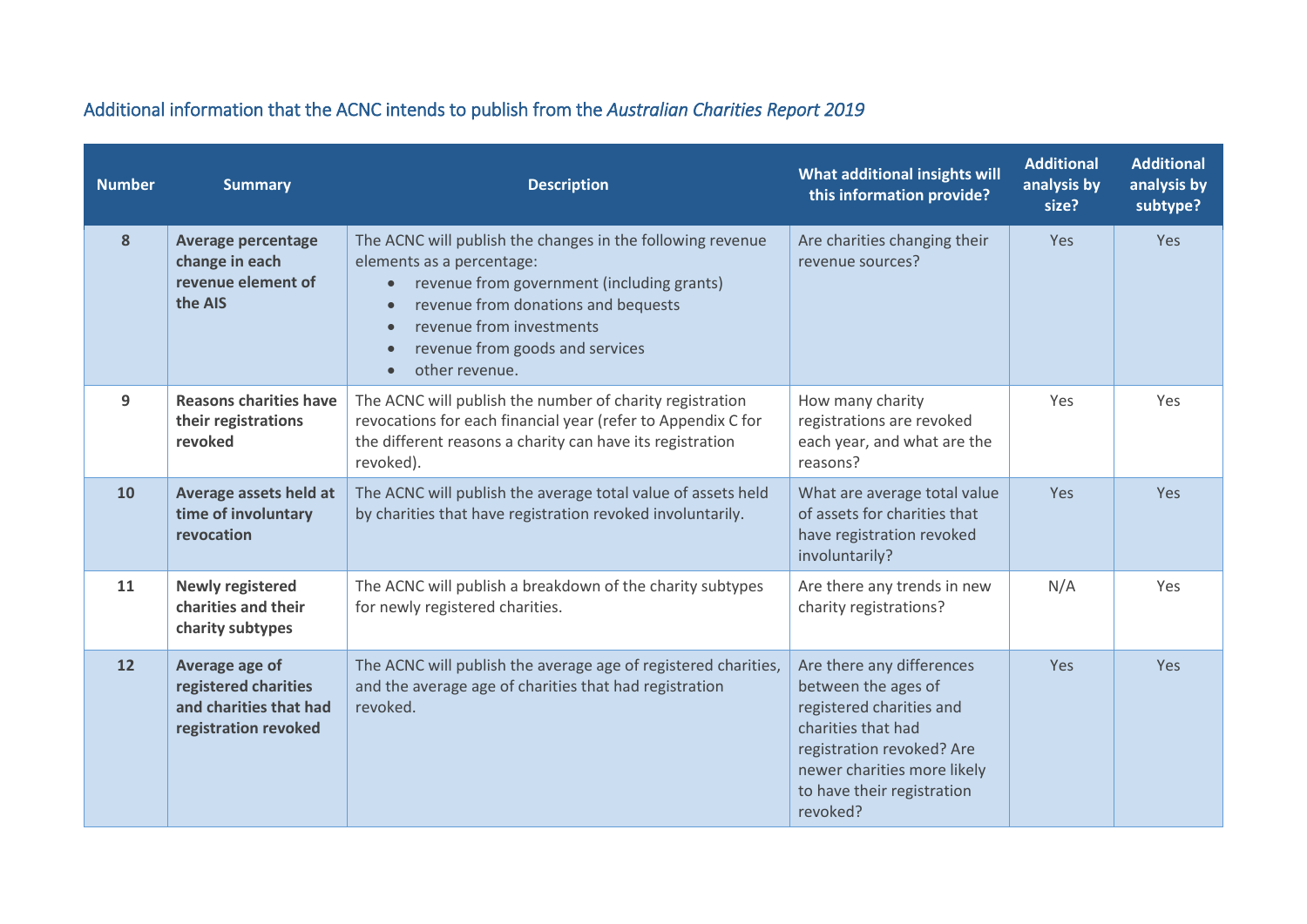### Additional research initiatives

- **13.** The information that the ACNC intends to publish will only tell part of the story of the sector's diversity.
- 14. The information that the ACNC can collect through the AIS is limited any information (collected on a mandatory basis) must relate to a charity's compliance with the ACNC's legislation.
- 15. Therefore, we strongly encourage researchers and academics to engage in additional research into the charity sector. The ACNC is particularly interested in research that measures the level of innovation or collaboration within the sector.
- 16. The ACNC has published a range of datasets at *data.gov.au*, and we encourage researchers to use this information. The ACNC intends to publish the ACR by March each year. We encourage researchers looking into the charity sector to publish their reports at the same time so as to provide a timely, comparable and comprehensive analysis of the state of the sector each year.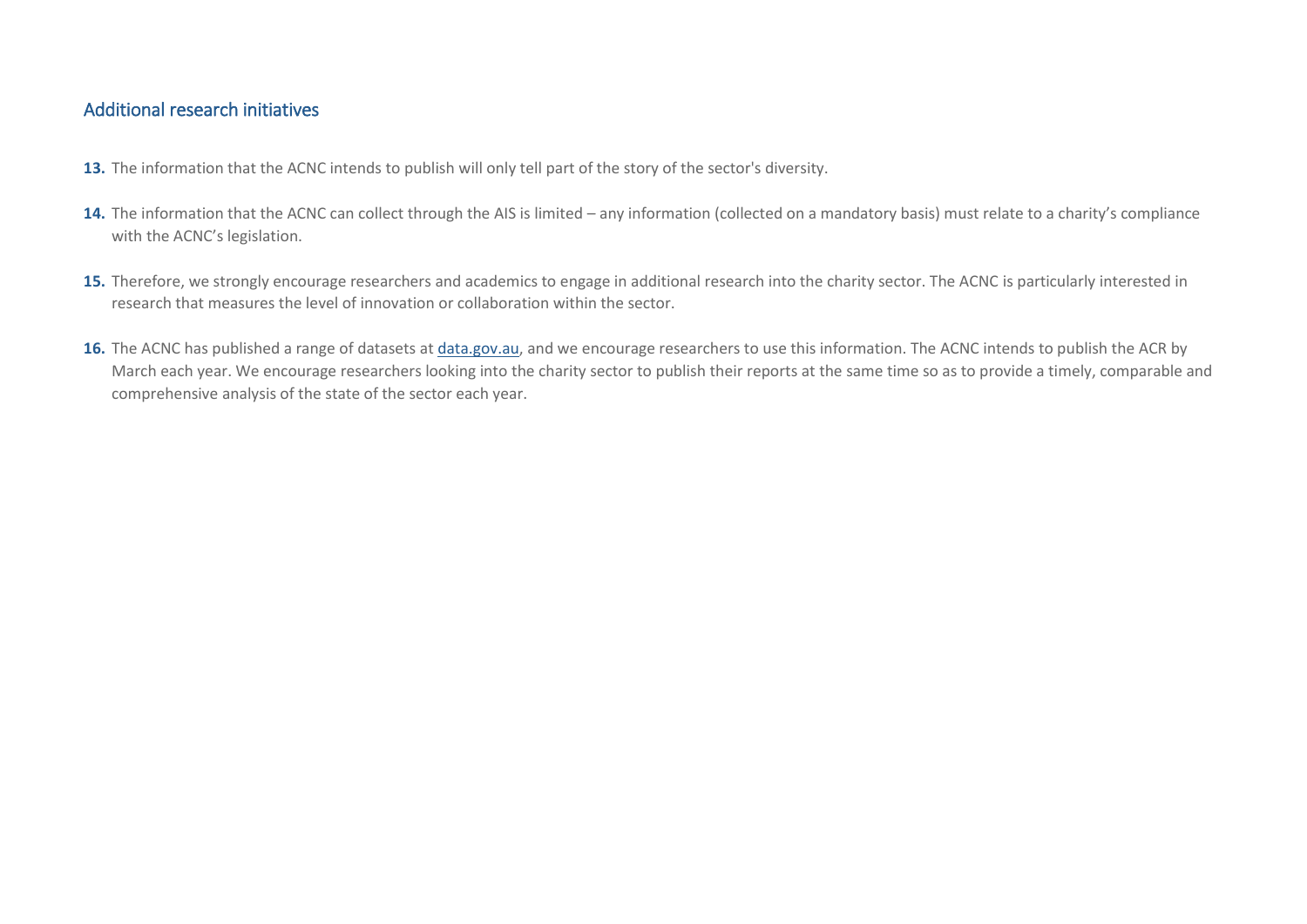### Appendix A - Breakdown by charity subtypes

- **1.** Advancing health
- **2.** Advancing education
- **3.** Advancing social or public welfare
- **4.** Advancing religion
- **5.** Advancing culture
- **6.** Promoting reconciliation, mutual respect and tolerance between groups of individuals that are in Australia
- **7.** Promoting or protecting human rights
- **8.** Advancing the natural environment
- **9.** Any other purpose beneficial to the public, analogous to, or within the spirit of, any of the purposes above
- **10.** Promoting or opposing change to a matter of law, policy or practice in relation to any of the purposes above
- **11.** Public Benevolent Institution
- **12.** Health Promotion Charity
- **13.** More than one registered subtype
- **14.** No registered subtype

### Appendix B - Breakdown by charity size

| <b>Size category</b> | <b>Total annual revenue</b>                           |
|----------------------|-------------------------------------------------------|
| <b>Extra Small</b>   | Less than \$50,000                                    |
| Small                | More than \$50,000 but less than \$250,000            |
| <b>Medium</b>        | \$250,000 or more but under \$1 million               |
| Large                | More than \$1 million but less than \$10 million      |
| <b>Very large</b>    | More than \$10 million but less than \$100<br>million |
| <b>Extra large</b>   | More than \$100 million                               |